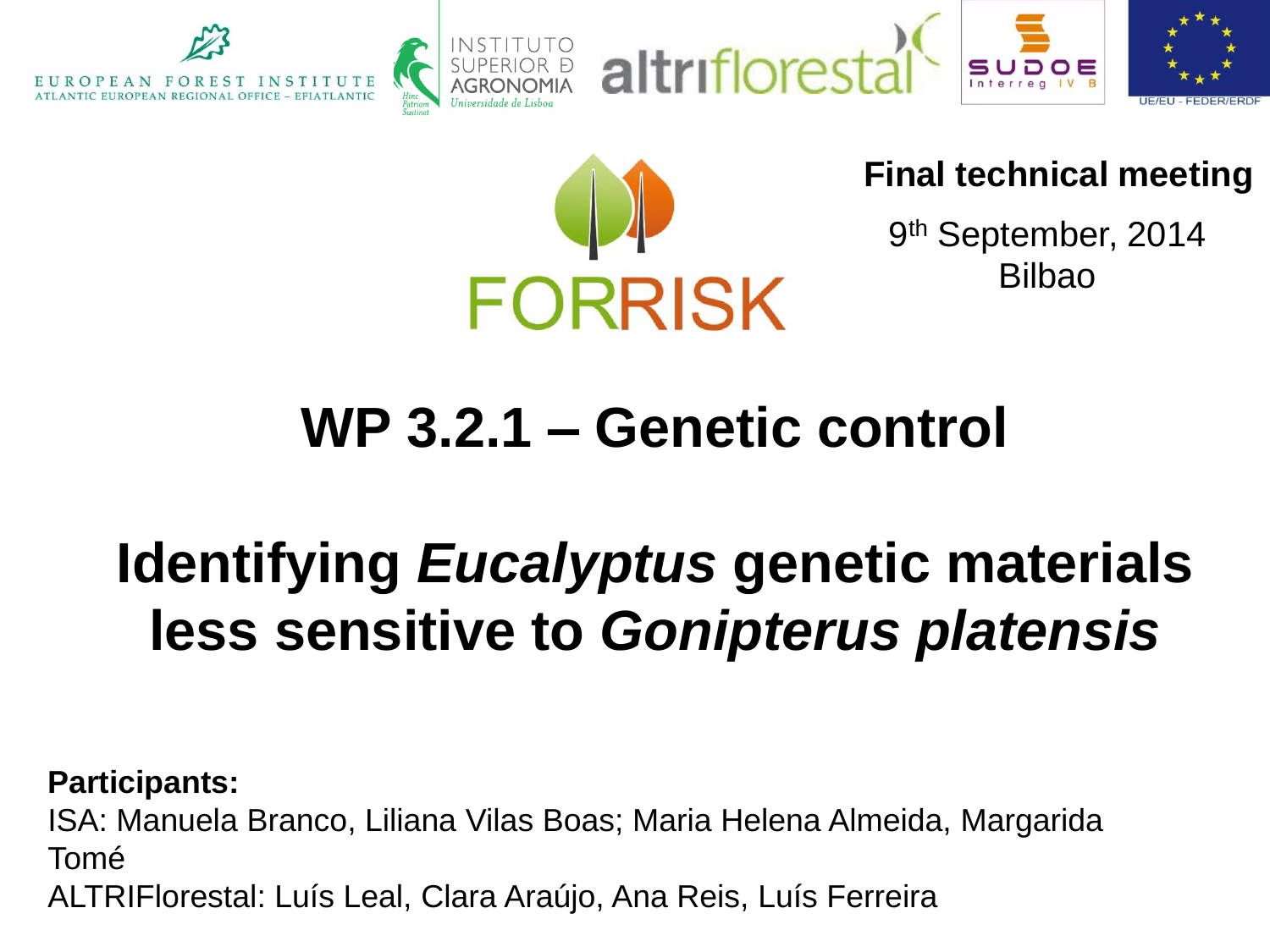

### **Objectives:**

Identify phenotypic variability among genotypes, clones and families regarding: i) susceptibility and ii) tolerance to *G. platensis* attack.

**Susceptibility –** inability of a plant to restrict the development of a specific pest that could affect their growth

**Tolerance -** Reflects the degree to which a plant can regrow and reproduce after damage from herbivores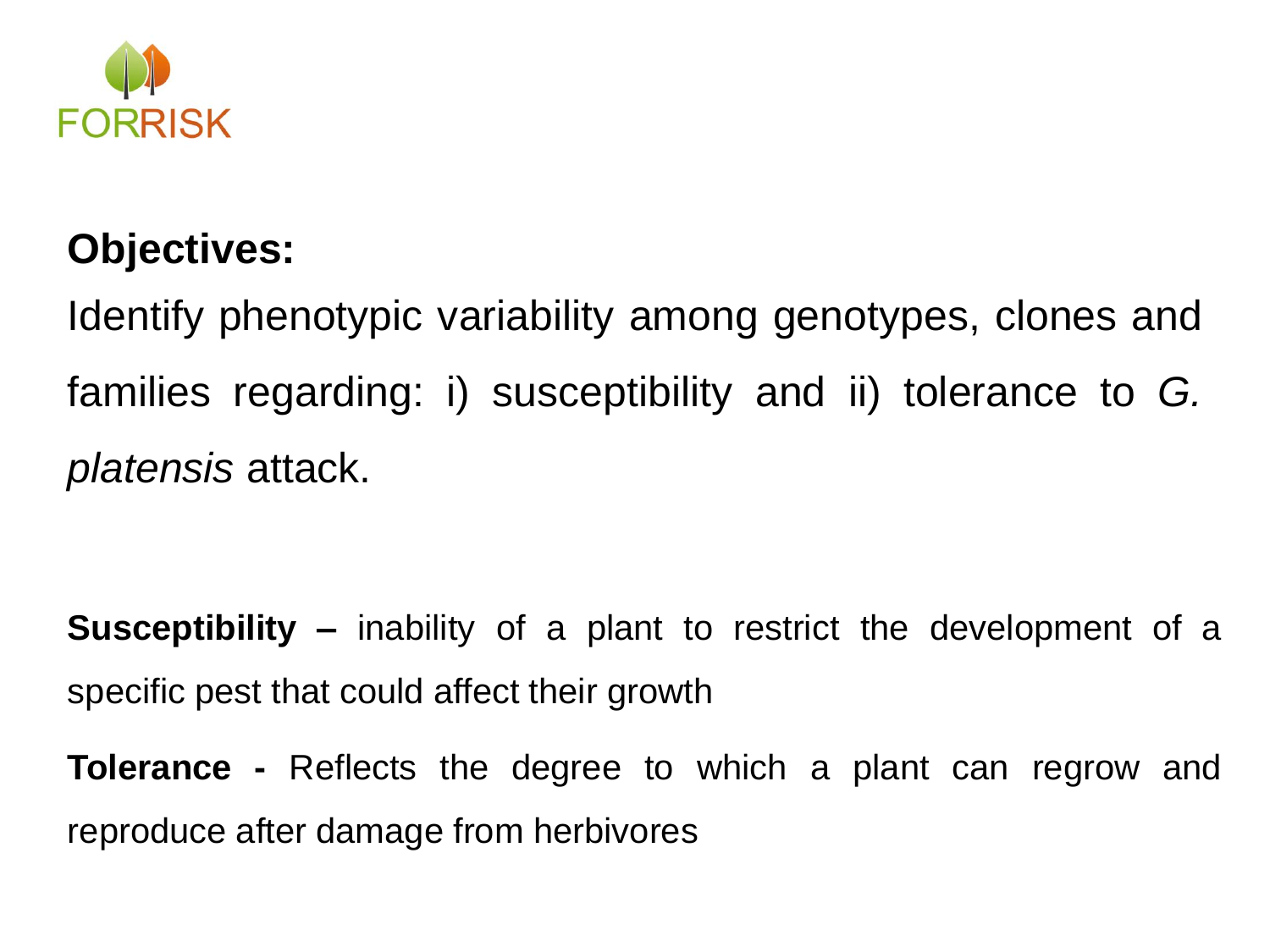

## **Previous data indicates:**

- i) Genotypes that were more susceptible suffered more defoliation than genotypes less susceptible -> differences in SUSCEPTIBILITY
- ii) Few differences in height, DHB and Volume between more and less susceptible genotypes - > TOLERANCE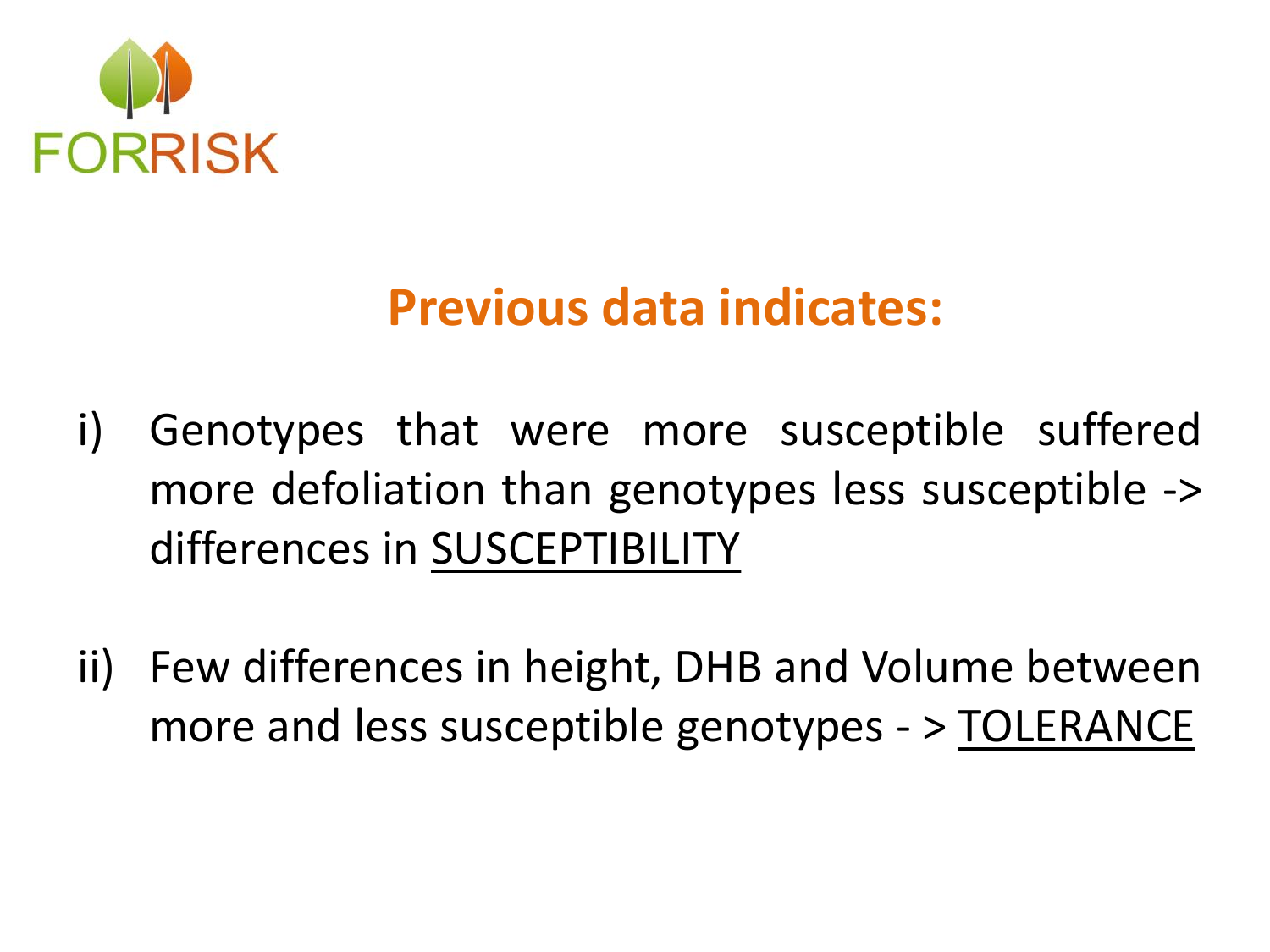

#### **Previous data showed differences between genotypes in susceptibility to** *G. platensis* **expresed by the degree of defoliation**



Data from 2007 and 2010 measurements. Defoliation obtained from sites, 2.8 and 3.3 years old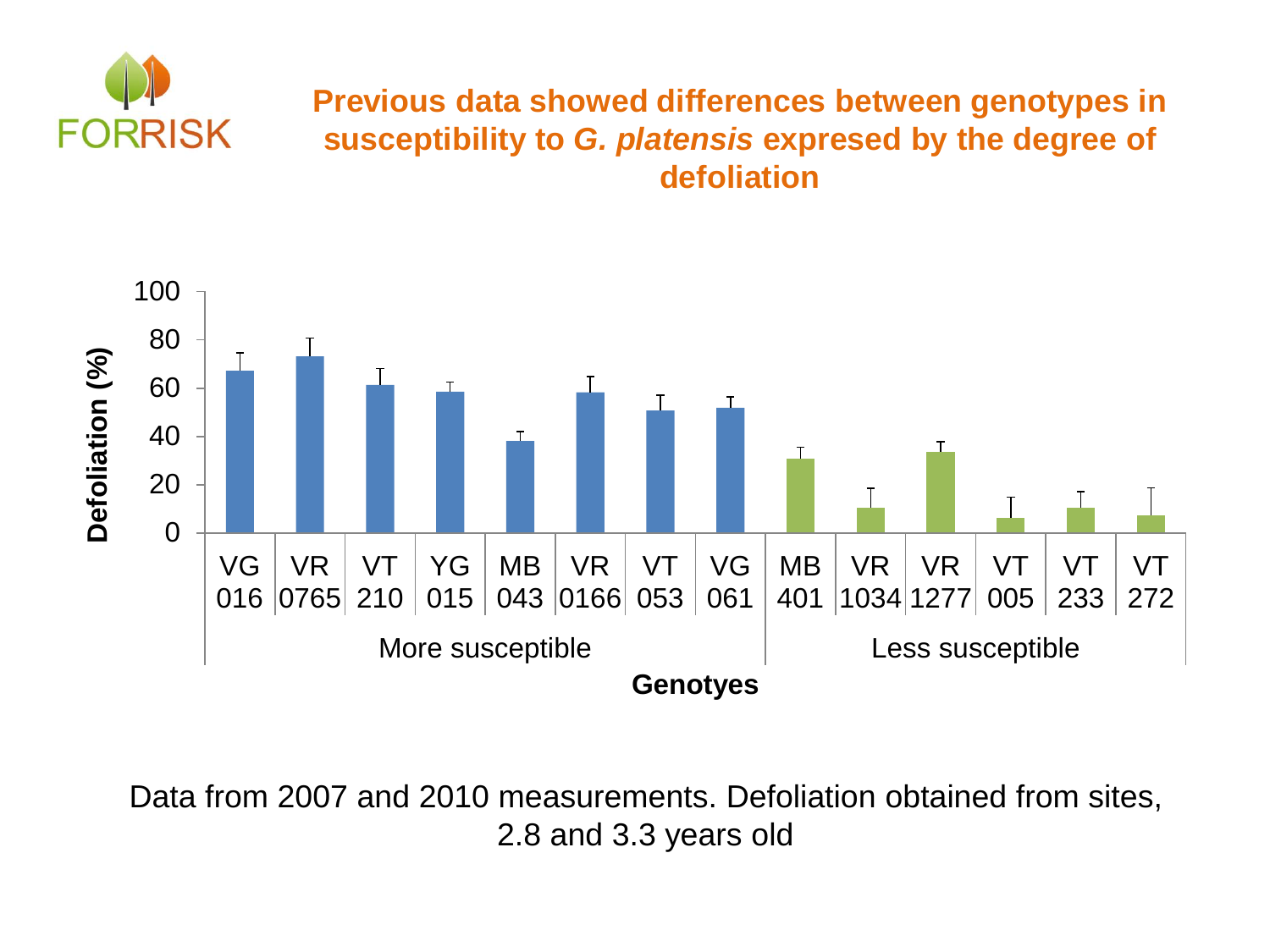

#### **Yet, no differences in DBH and height between more and less susceptible genotypes were found**

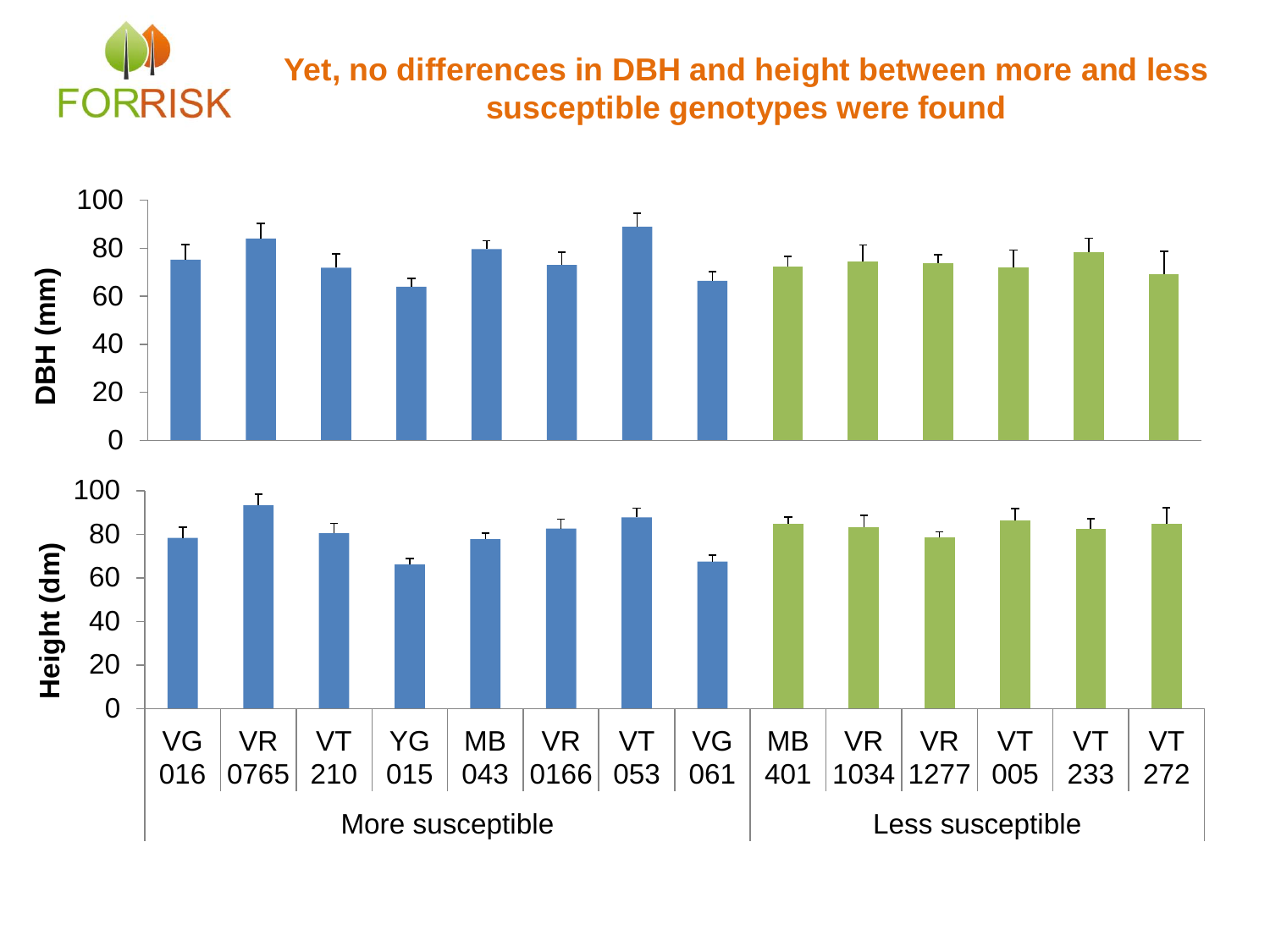

**To confirm the previous results, additional data from 5 sites and 34 genotypes was analyzed**

| <b>Genotypes</b>      | Águeda             | <b>Santo Tirso</b> | Fundão             | <b>Oleiros 1</b> | <b>Oleiros 2</b> | Pampilhosa<br><b>Serra</b> |
|-----------------------|--------------------|--------------------|--------------------|------------------|------------------|----------------------------|
| <b>C33 X VM14</b>     | $\pmb{\mathsf{x}}$ | X                  | $\pmb{\mathsf{X}}$ | X                | $\pmb{\times}$   | X                          |
| G21-48                |                    | X                  |                    |                  | $\pmb{\times}$   | X                          |
| <b>MP1 X VM14</b>     |                    |                    |                    | $\mathsf{x}$     | $\mathsf{x}$     | X                          |
| C33 X C51             | $\boldsymbol{x}$   | $\mathsf{x}$       | X                  | $\pmb{\times}$   | $\pmb{\times}$   |                            |
| <b>VR523</b>          |                    |                    |                    | X                | $\pmb{\times}$   | X                          |
| <b>VR1277</b>         | $\pmb{\mathsf{x}}$ | X                  |                    |                  |                  | X                          |
| <b>MB412</b>          | $\pmb{\mathsf{x}}$ | $\mathsf{x}$       |                    |                  | $\pmb{\times}$   | $\mathsf{x}$               |
| G21-126               | $\pmb{\mathsf{x}}$ | X                  |                    |                  | $\pmb{\times}$   | X                          |
| <b>EC11</b>           | $\pmb{\mathsf{x}}$ | X                  | X                  |                  |                  |                            |
| C33 X C29             |                    |                    |                    | X                | $\pmb{\times}$   | $\pmb{\chi}$               |
| C33 X C26             | $\pmb{\mathsf{x}}$ |                    |                    |                  | X                | $\mathsf{x}$               |
| <b>BOGALHEIRA</b>     |                    | $\mathsf{x}$       |                    | $\mathsf{x}$     | $\mathsf{x}$     | X                          |
| MB401                 | $\pmb{\mathsf{x}}$ | $\pmb{\chi}$       |                    |                  |                  | $\mathsf{x}$               |
| GM2-58                | $\mathbf{x}$       | X                  | X                  |                  | $\pmb{\times}$   | X                          |
| <b>VR1061 X VR441</b> | $\mathbf{x}$       |                    |                    |                  | $\mathsf{x}$     | $\mathsf{x}$               |
| <b>AC27</b>           | $\mathbf{x}$       | X                  |                    |                  | $\mathsf{x}$     | X                          |
| <b>MB19</b>           | $\mathbf{x}$       |                    |                    |                  | $\mathsf{x}$     | $\pmb{\mathsf{X}}$         |
| <b>MB16</b>           | $\pmb{\mathsf{x}}$ |                    | X                  |                  |                  | X                          |
| <b>CI8 X C29</b>      | $\pmb{\mathsf{x}}$ | X                  | X                  | X                | $\pmb{\times}$   | X                          |
| <b>VR1061 X VR585</b> | $\mathbf{x}$       | X                  |                    | $\mathsf{x}$     | $\mathsf{x}$     |                            |
| C29 X C42             |                    |                    |                    | $\mathsf{x}$     | $\mathsf{x}$     | $\mathsf{x}$               |
| <b>VT237</b>          | $\pmb{\mathsf{x}}$ | X                  |                    | X                |                  | X                          |
| <b>AC58</b>           | $\pmb{\mathsf{x}}$ | X                  | X                  | X                | $\pmb{\times}$   | X                          |
| <b>EC14</b>           | $\pmb{\mathsf{x}}$ | $\mathsf{x}$       | X                  |                  |                  |                            |
| <b>VT56</b>           |                    | X                  |                    |                  | X                | X                          |
| <b>VR1069 X VR444</b> | $\boldsymbol{x}$   | X                  |                    | X                |                  |                            |
| <b>BC422</b>          | $\pmb{\mathsf{x}}$ | $\pmb{\mathsf{x}}$ | X                  |                  |                  |                            |
| <b>VT210</b>          |                    | $\pmb{\mathsf{X}}$ |                    | X                | X                | $\mathsf{x}$               |
| <b>BAIRROMIGUEL</b>   | $\mathbf{x}$       |                    |                    | X                | $\mathsf{x}$     | $\mathsf{x}$               |
| FL4                   | $\mathbf{x}$       |                    |                    |                  | $\mathsf{x}$     | $\mathsf{x}$               |
| <b>VG61</b>           | $\pmb{\mathsf{x}}$ | $\pmb{\chi}$       | X                  |                  | X                | X                          |
| <b>MB43</b>           | $\pmb{\mathsf{x}}$ | $\mathsf{x}$       | X                  | X                | $\pmb{\times}$   | $\mathsf{x}$               |
| <b>YG15</b>           | $\pmb{\mathsf{x}}$ | X                  | $\pmb{\times}$     |                  | $\pmb{\times}$   | X                          |
| MG1                   | $\pmb{\mathsf{x}}$ | X                  | X                  |                  |                  |                            |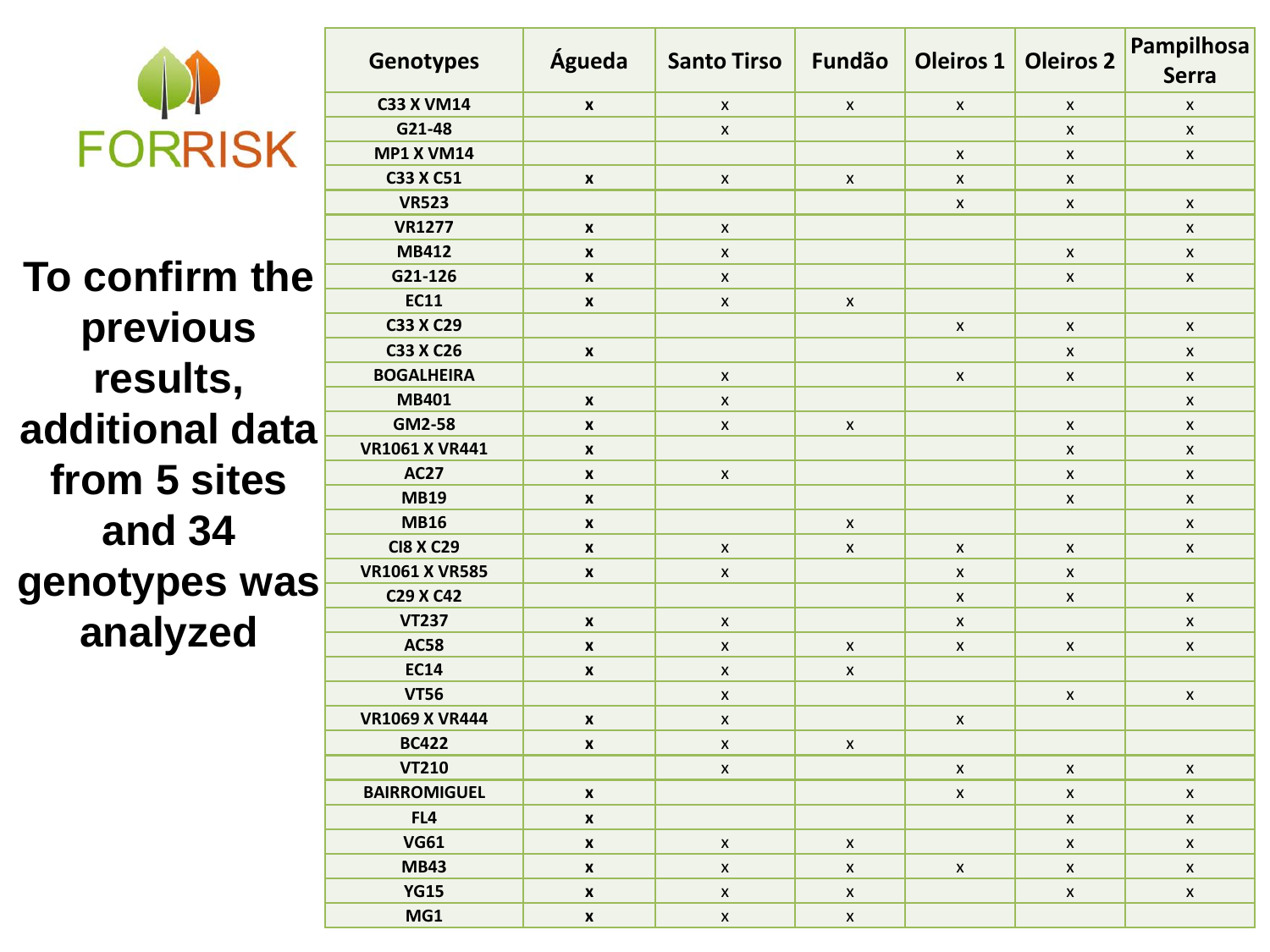

### **Susceptibility**

### **Evaluated by the degree of defoliation, expressed by the standardized values in relation to the estimated mean for each site**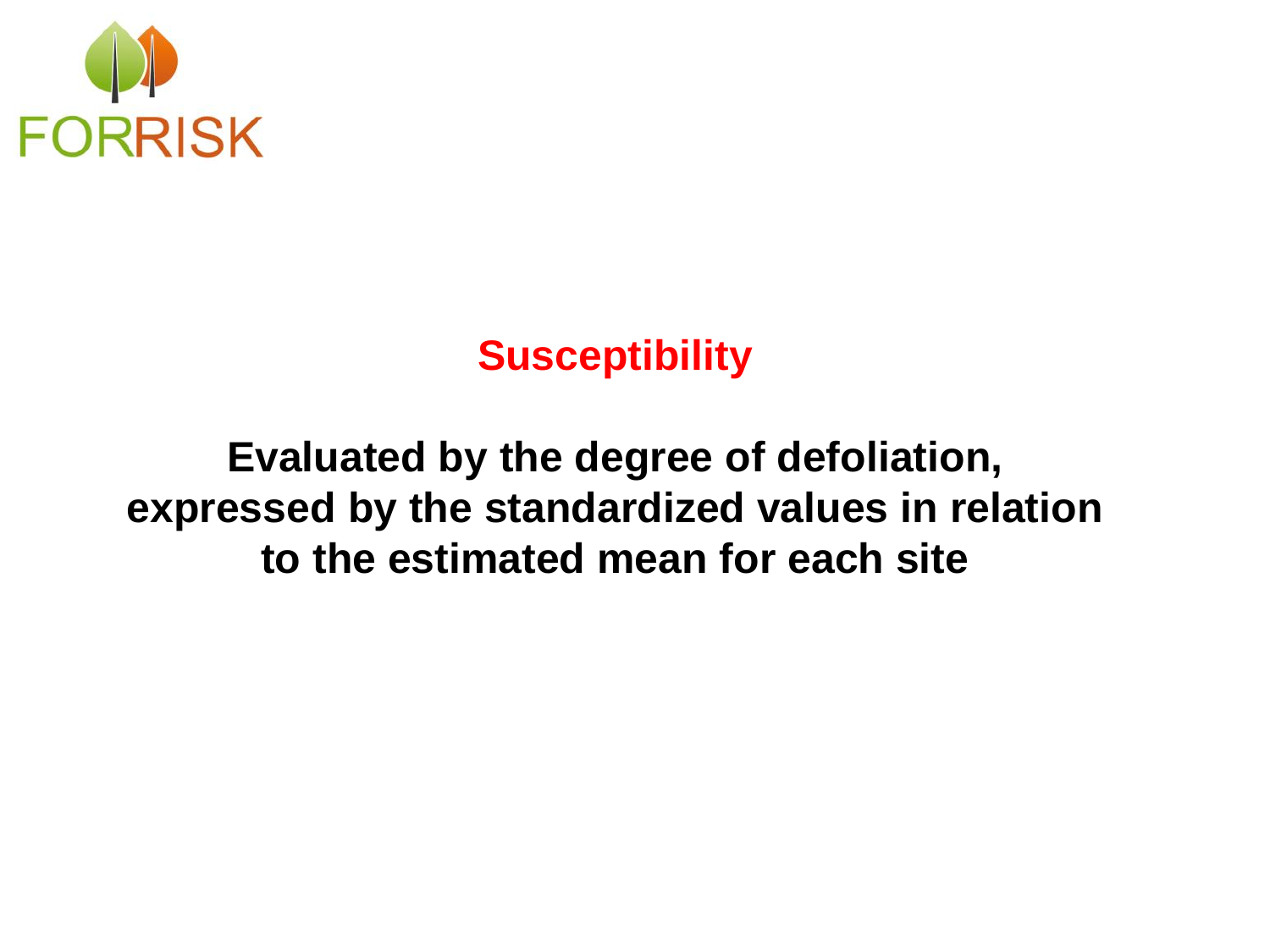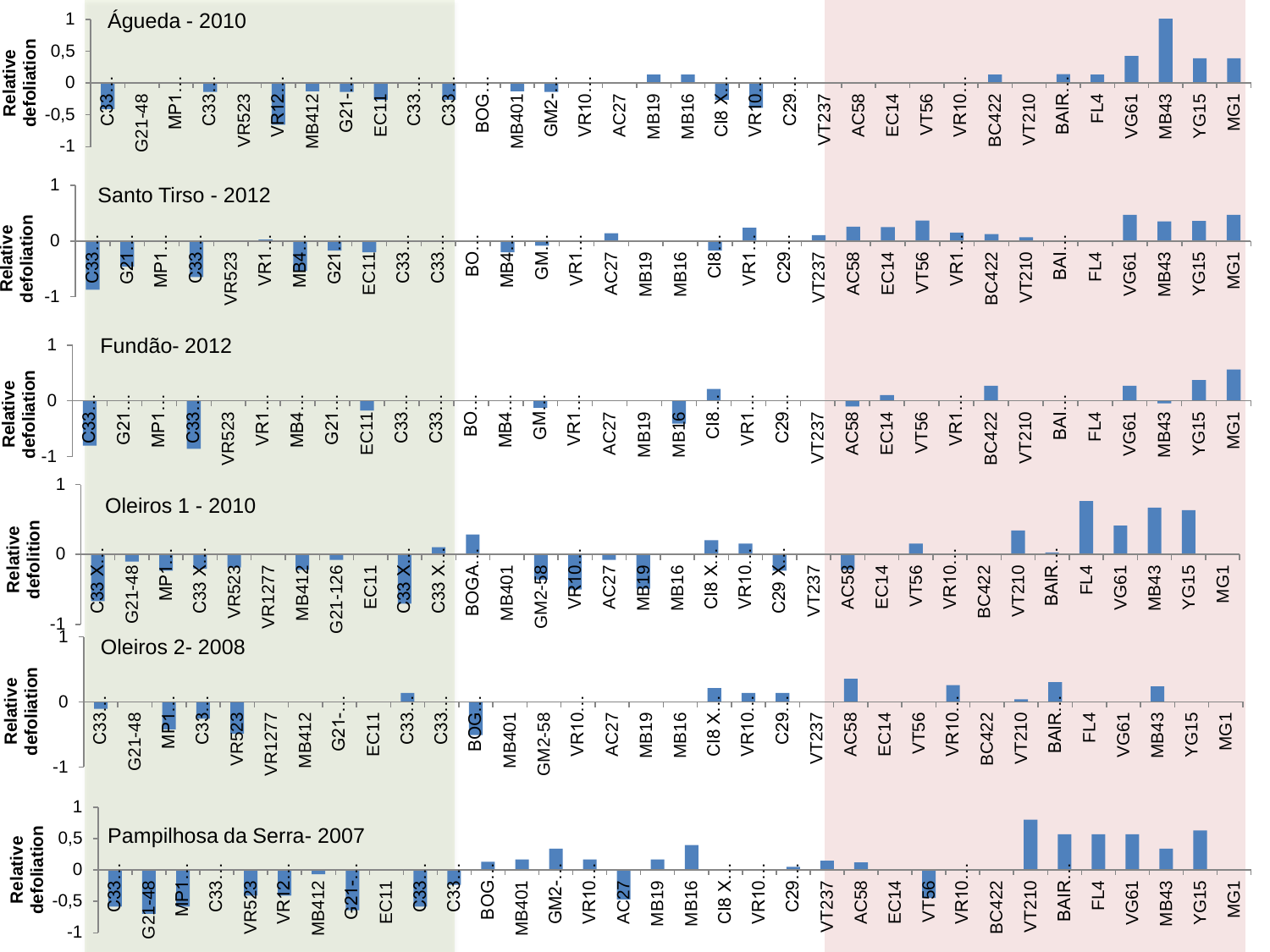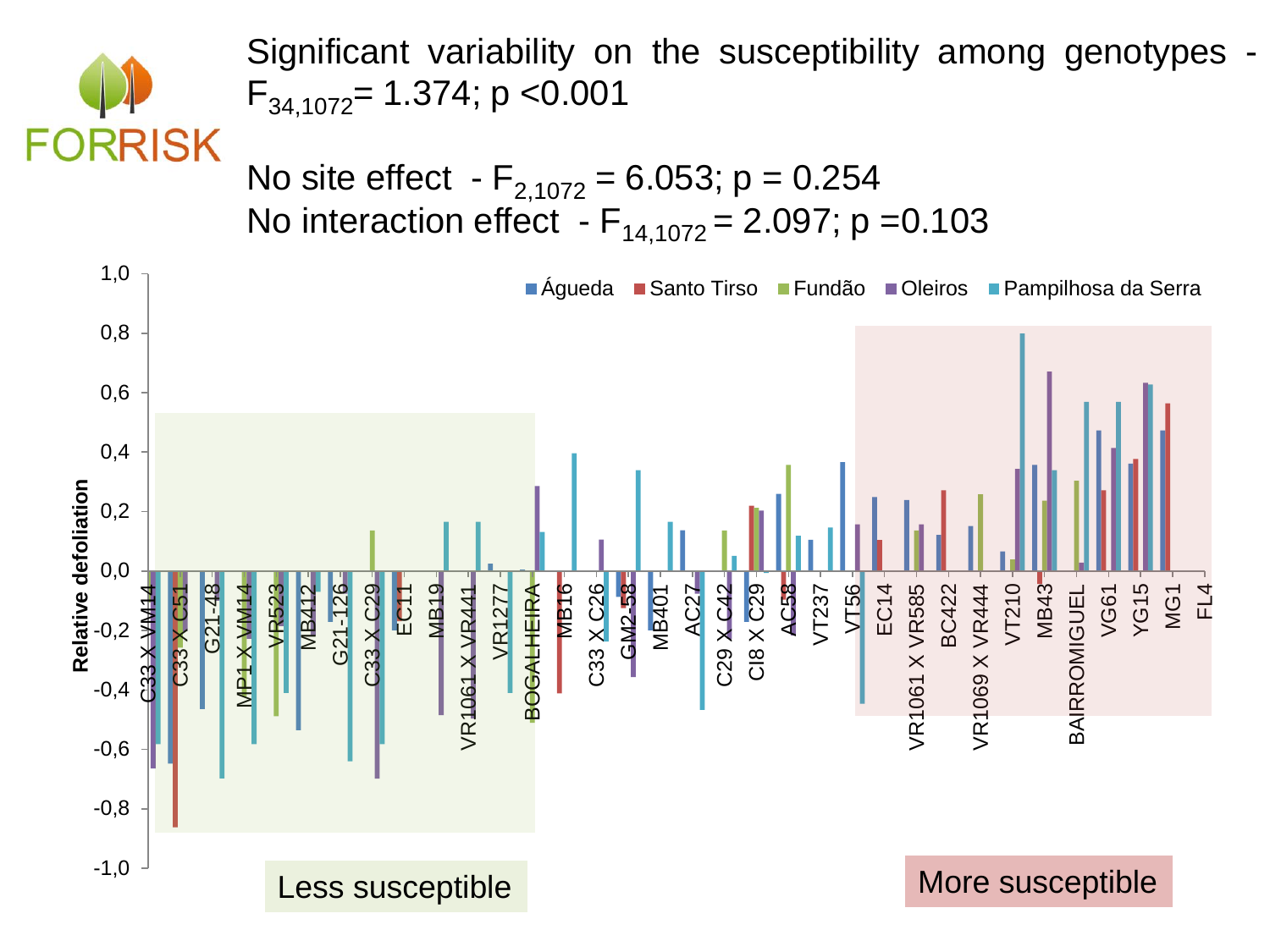

## **Tolerance**

## **Evaluated by tree growth (volume estimated at 10 years**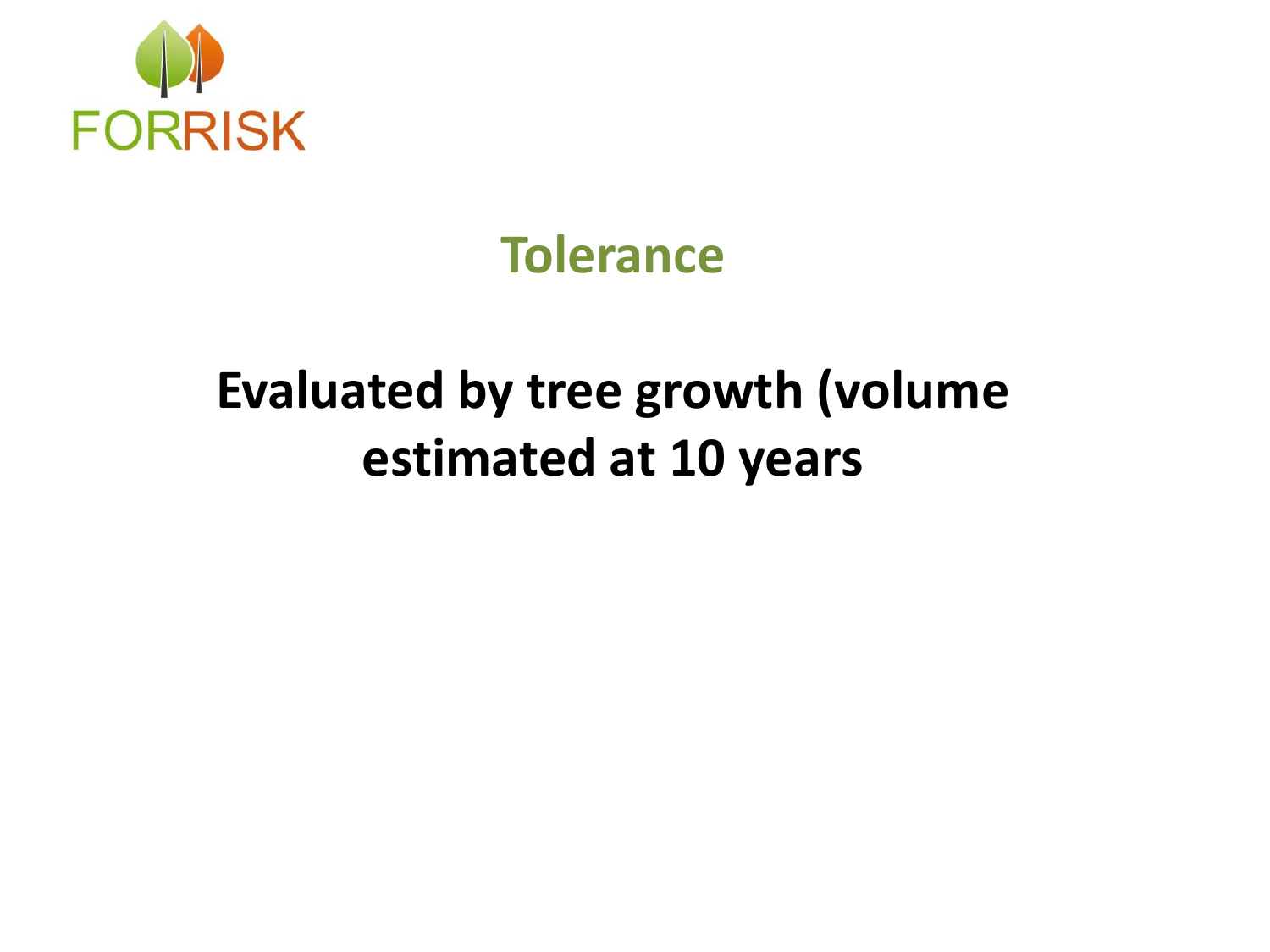

#### **Two sites:**

Oleiros 1 – 619 m; Site quality index - 17 Oleiros 2 – 801 m; Site quality index - 25.1



Oleiros 2 has higher volume/10 years than Oleiros 1 (SQI higher)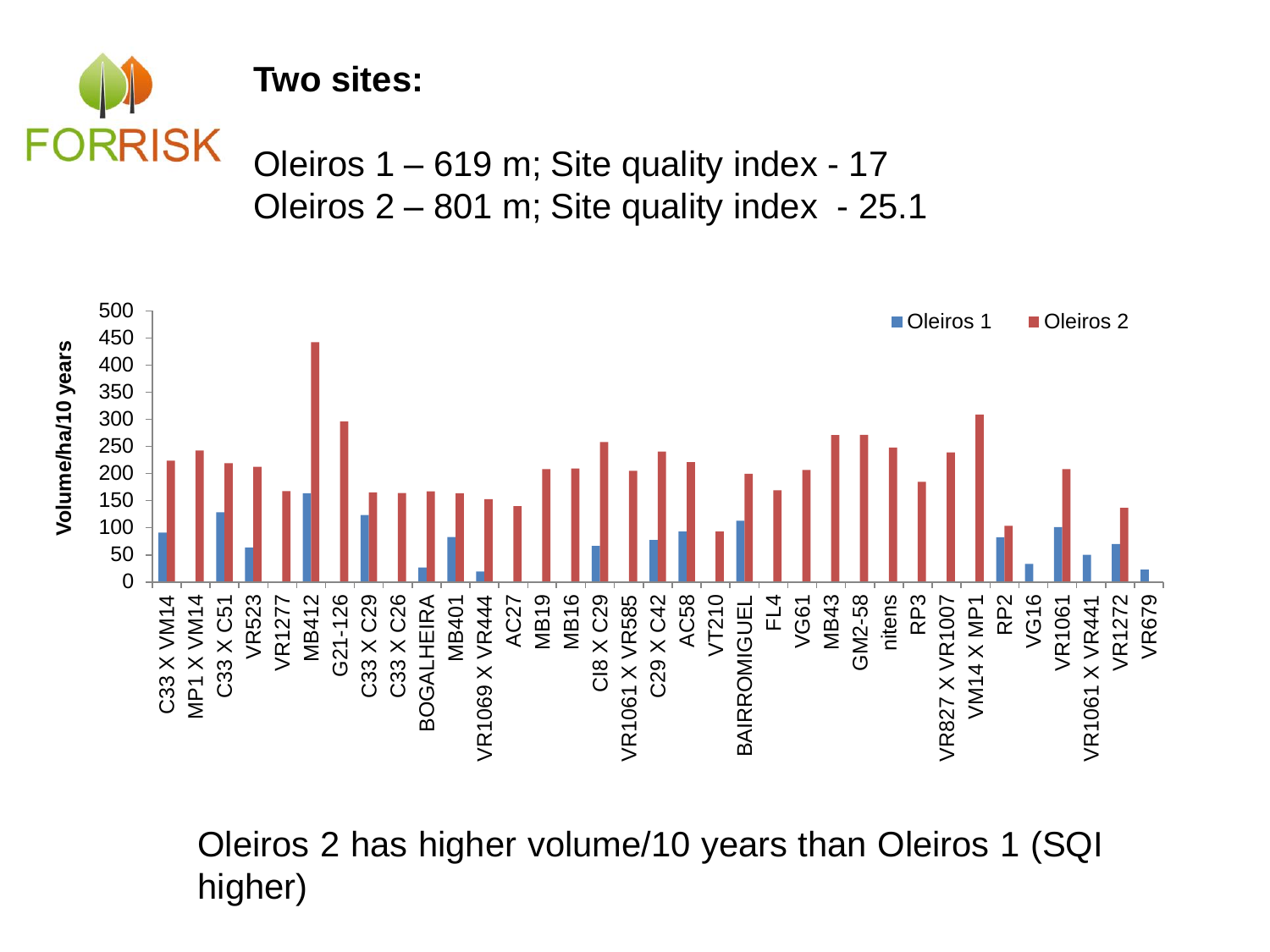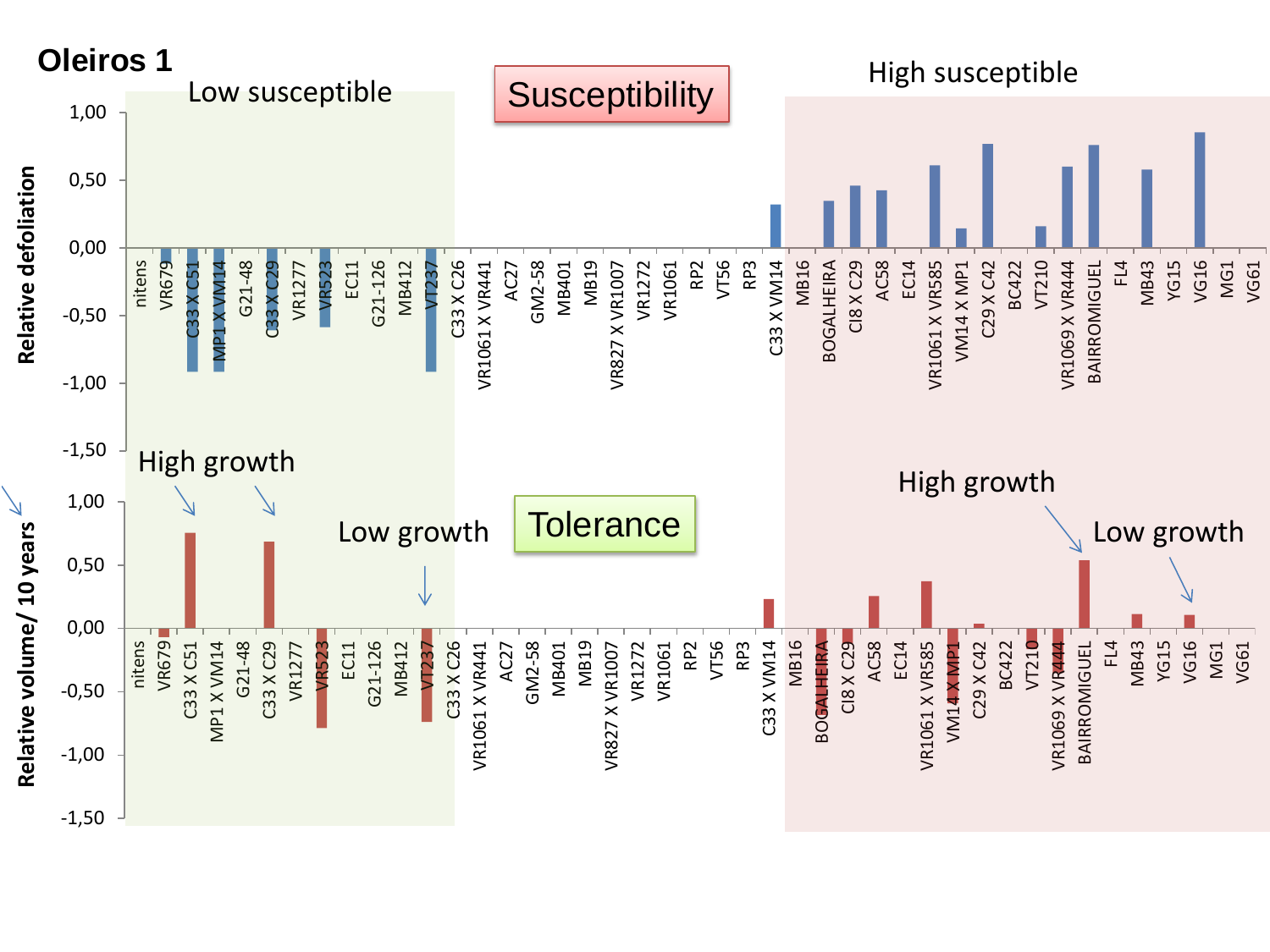**Oleiros 2**